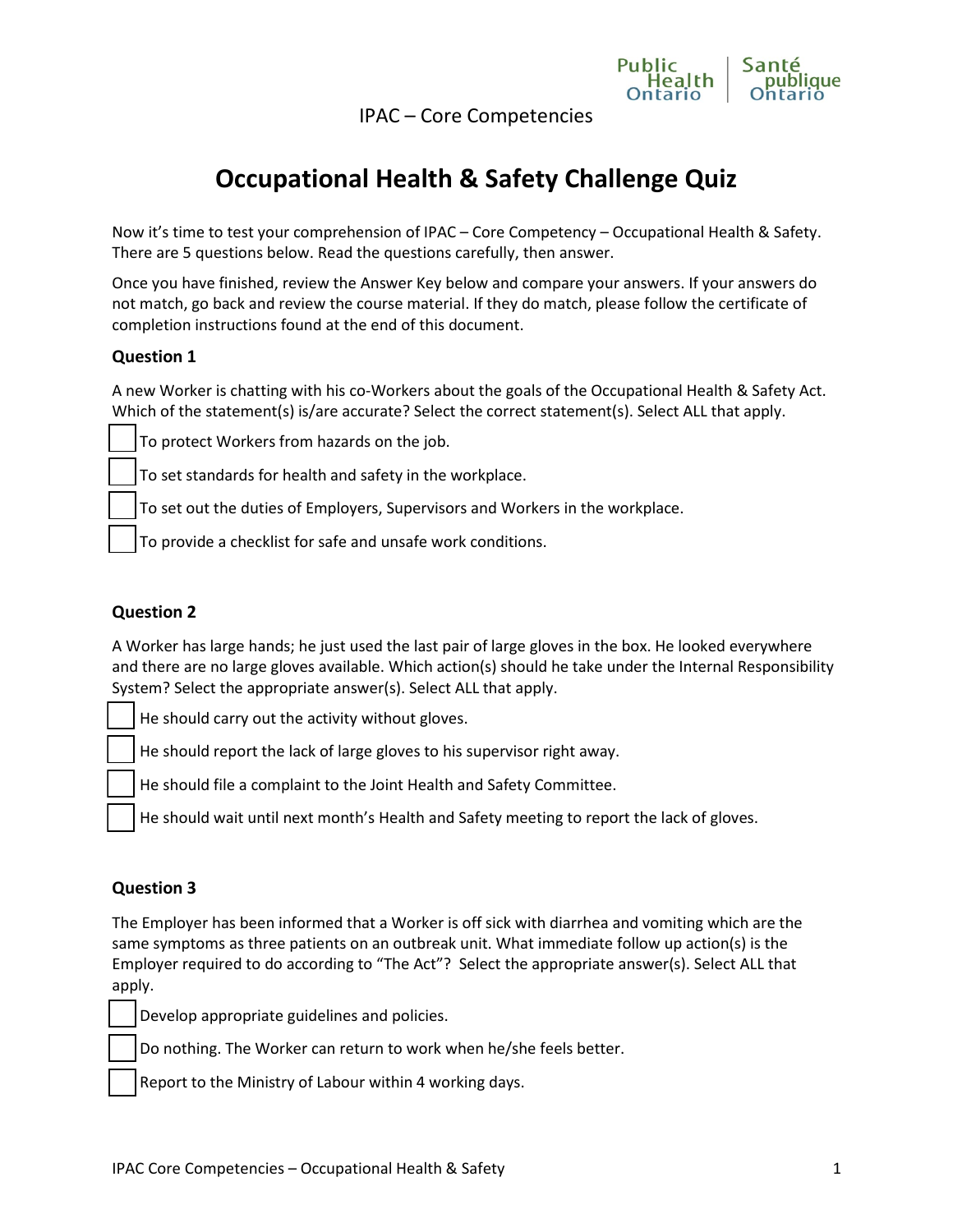Report to the trade unions.

Report to the Medical Officer of Health at the local Public Health Unit.

#### **Question 4**

Review the conversations from 3 workplaces. Determine which workplace has a good health and safety culture. Select the appropriate answer(s). Select ALL that apply.

Workplace A:

Person 1: "The gloves from our last order tear easily."

Person 2: "Ask procurement to check with the vendor. In the meantime, let's stop using the inferior quality gloves and replace them with better quality ones immediately."

Workplace B:

Person 1: "How did you find the safety training session?"

Person 2: "I didn't attend the whole session. The supervisor didn't know what he was talking about!"

Workplace C:

Person 1: "Do you know how to use that safety needle? If you are not clear, I'd be happy to show you any time."

Person 2: "Yes. I was shown how to use it at the recent training in-service. I feel comfortable using safety needles now."

Workplace A

Workplace B

Workplace C

#### **Question 5**

Below are actions performed by Employers, Supervisors or Workers to help prevent infection and keep the workplace safe. Select the appropriate answer(s). Select ALL that apply.

| Preparing health and safety polices:                                           |            |          |
|--------------------------------------------------------------------------------|------------|----------|
| Worker                                                                         | Supervisor | Employer |
| Providing and maintaining Personal Protective Equipment:                       |            |          |
| Worker                                                                         | Supervisor | Employer |
| Ensuring that Personal Protective Equipment is used if needed:                 |            |          |
| Worker                                                                         | Supervisor | Employer |
| Reporting if Personal Protective Equipment is not available in the right size: |            |          |
| Worker                                                                         | Supervisor | Employer |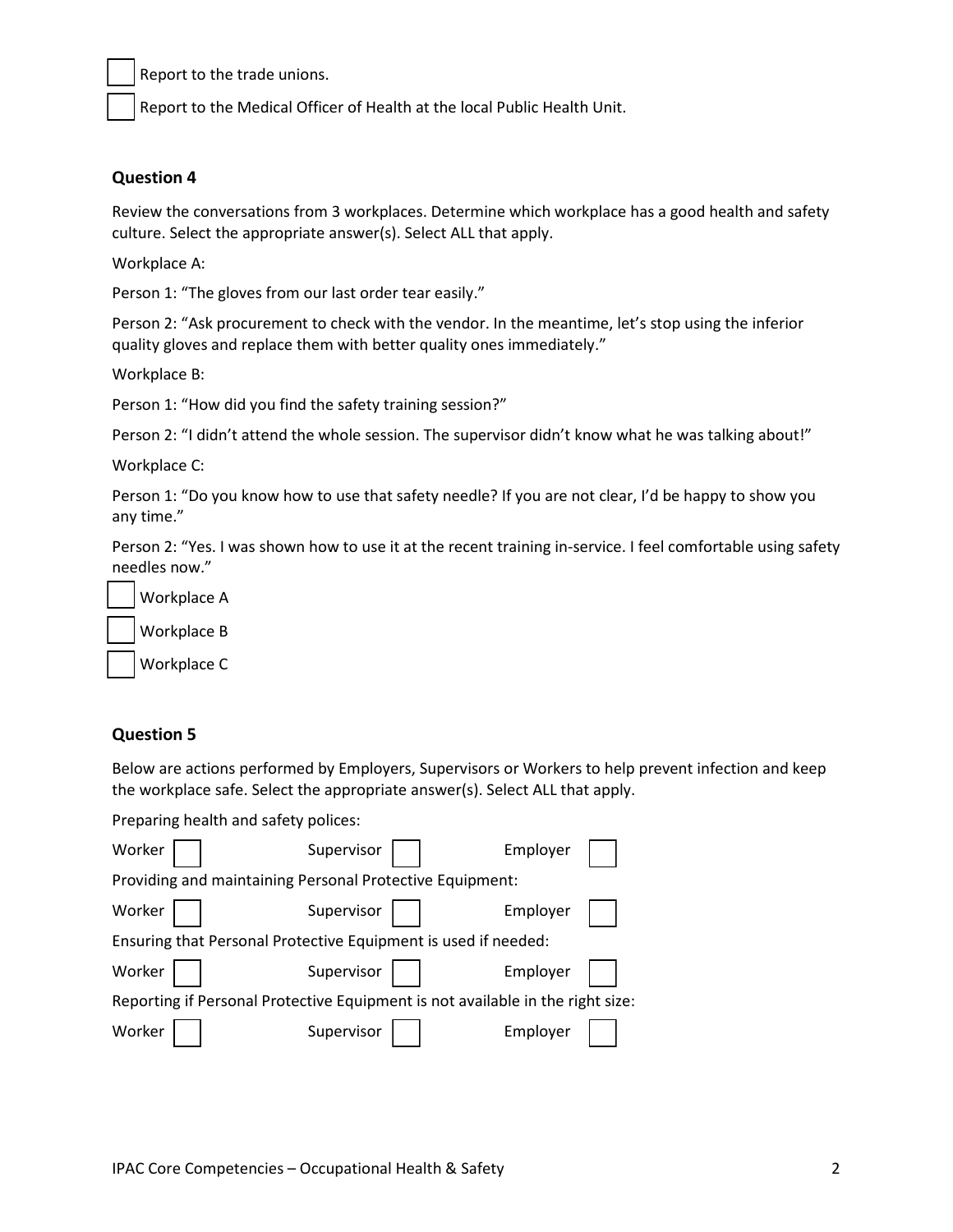## **Answer Key**

**Question 1:** A new Worker is chatting with his co-Workers about the goals of the Occupational Health & Safety Act. Which of the statement(s) is/are accurate? Correct statements: To protect Workers from hazards on the job. To set standards for health and safety in the workplace. To set out the duties of Employers, Supervisors and Workers in the workplace.

**Question 2:** A Worker has large hands; he just used the last pair of large gloves in the box. He looked everywhere and there are no large gloves available. Which action(s) should he take under the Internal Responsibility System? Correct answer: He should report the lack of large gloves to his supervisor right away.

**Question 3:** The Employer has been informed that a Worker is off sick with diarrhea and vomiting which are the same symptoms as three patients on an outbreak unit. What immediate follow up action(s) is the Employer required to do according to "The Act"? Correct answers: Report to the Ministry of Labour within 4 working days. Report to the trade unions. Report to the Medical Officer of Health at the local Public Health Unit.

**Question 4:** Review the conversations from 3 [workplaces. Det](mailto:ipac@oahpp.ca)ermine which workplace has a good health and safety culture. Correct answers: Workplace A Workplace C